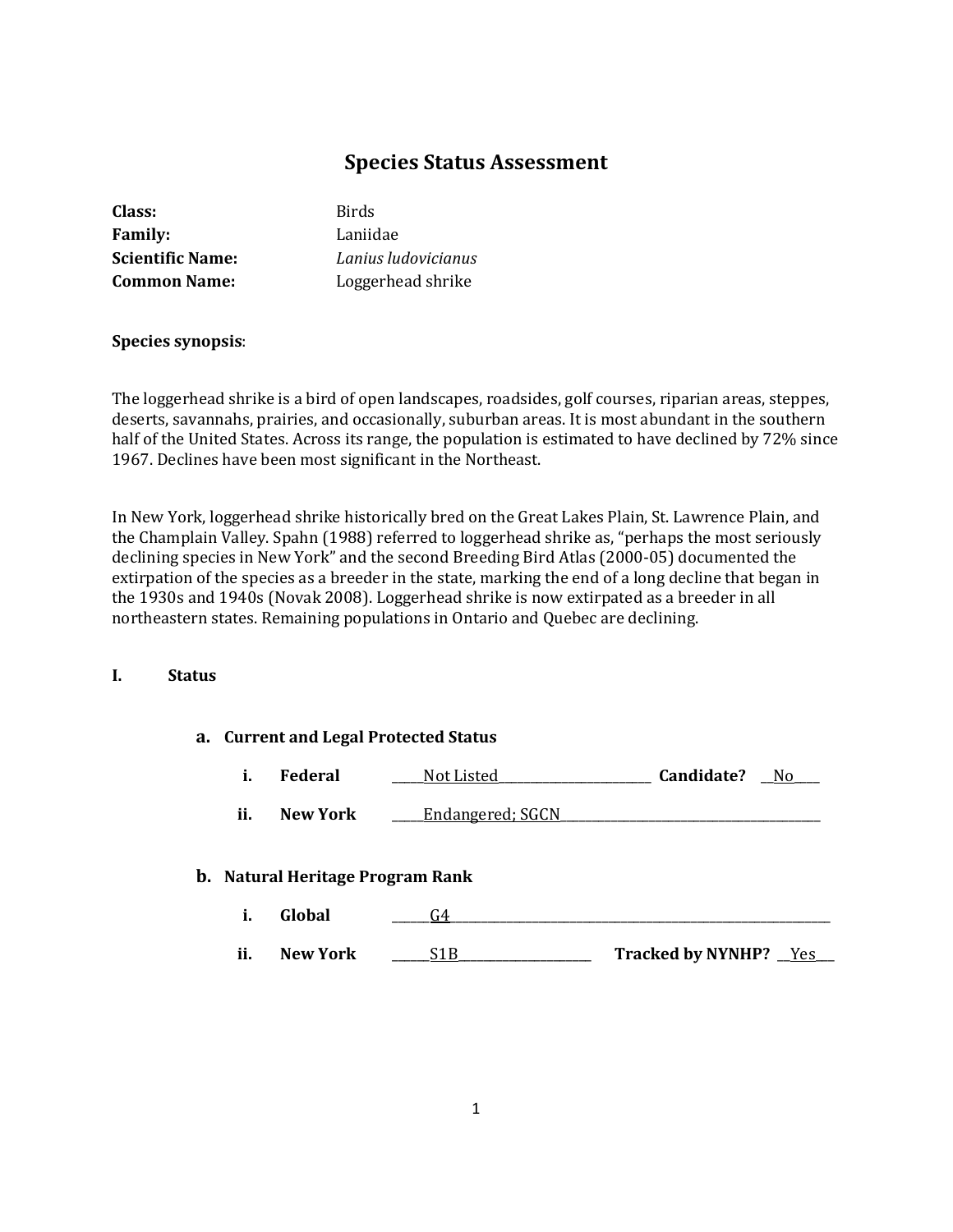## **Other Rank:**

Loggerhead shrike was listed as a Nongame Migratory Bird of Management Concern by the U.S. Fish and Wildlife Service in 1982 and 1987. It is listed as Endangered in New Hampshire, Vermont, Massachusetts, New York, Pennsylvania, Maryland, and Virginia. Species of Northeast Regional Conservation Concern (Therres 1999)

# **Status Discussion:**

The loggerhead shrike is now extirpated as a breeder in New York. It is a rare migrant—primarily in spring—and an occasional summer visitant. Individuals occur less than annually.

## **II. Abundance and Distribution Trends**

## **a. North America**

| i. Abundance                                                            |  |
|-------------------------------------------------------------------------|--|
|                                                                         |  |
| ii. Distribution:                                                       |  |
| $\underline{X}$ declining ____increasing __________stable ______unknown |  |
|                                                                         |  |
| b. Regional                                                             |  |
| i. Abundance                                                            |  |
|                                                                         |  |
| ii. Distribution:                                                       |  |
| <u>X</u> declining ____increasing _______stable _____unknown            |  |
|                                                                         |  |
| Time Frame Considered: 2000-2010                                        |  |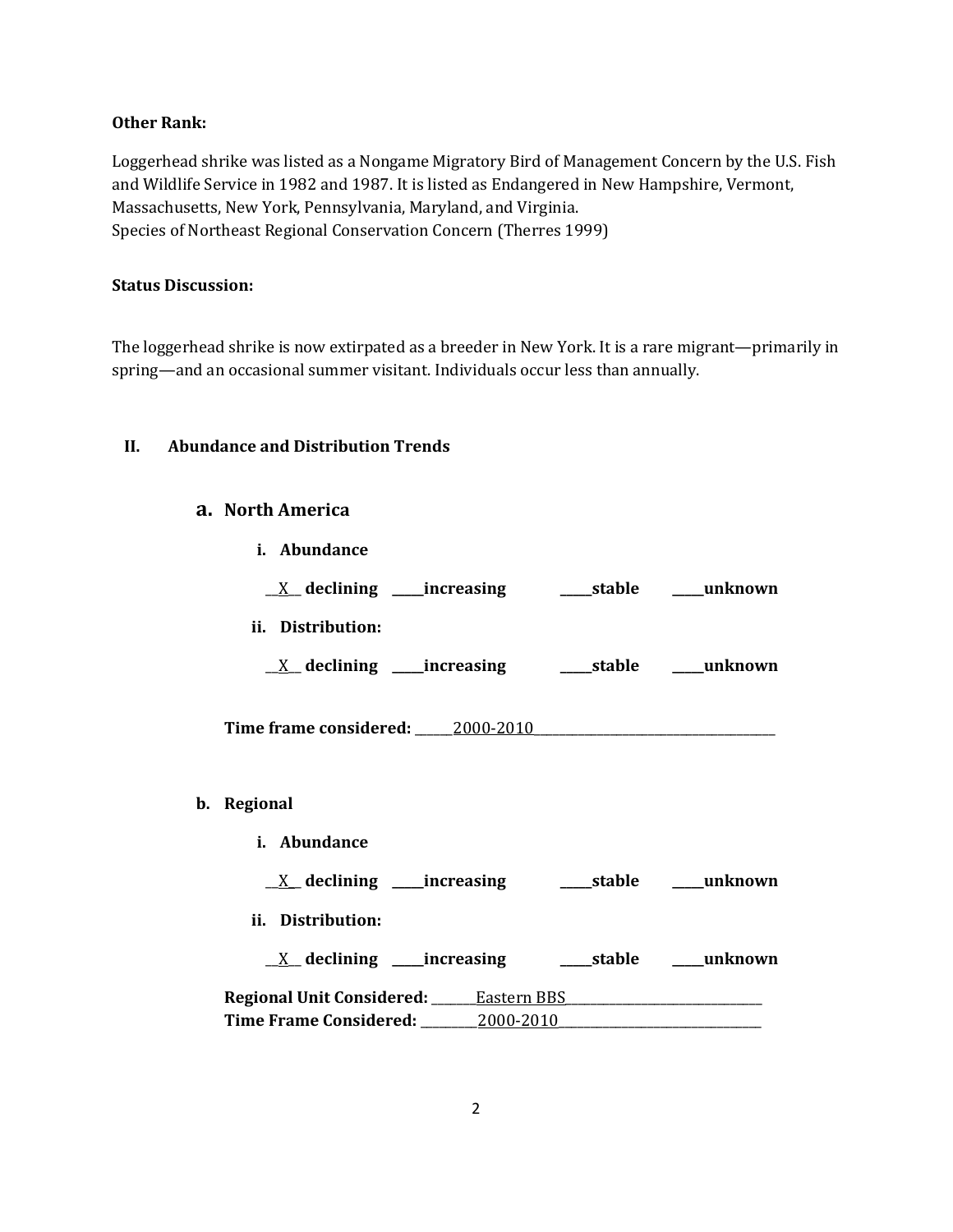**c. Adjacent States and Provinces**

| <b>CONNECTICUT</b>                       | Not Present ___X___                                      | No data _______ |
|------------------------------------------|----------------------------------------------------------|-----------------|
| i. Abundance<br>ii. Distribution:        | ___ declining ____ increasing _____ stable _____ unknown |                 |
|                                          | ___ declining ____increasing ______stable _____ unknown  |                 |
|                                          |                                                          |                 |
| MASSACHUSETTS Not Present X No data No.  |                                                          |                 |
| i. Abundance<br>ii. Distribution:        | ___ declining ___ increasing ____ stable ___ unknown     |                 |
|                                          | ___ declining ____increasing ______stable ____unknown    |                 |
|                                          |                                                          |                 |
| NEW JERSEY Not Present Notal Nodata      |                                                          |                 |
| i. Abundance<br>ii. Distribution:        | ___ declining ____increasing ______stable ___ X__unknown |                 |
|                                          |                                                          |                 |
| Listing Status: ______________Endangered |                                                          |                 |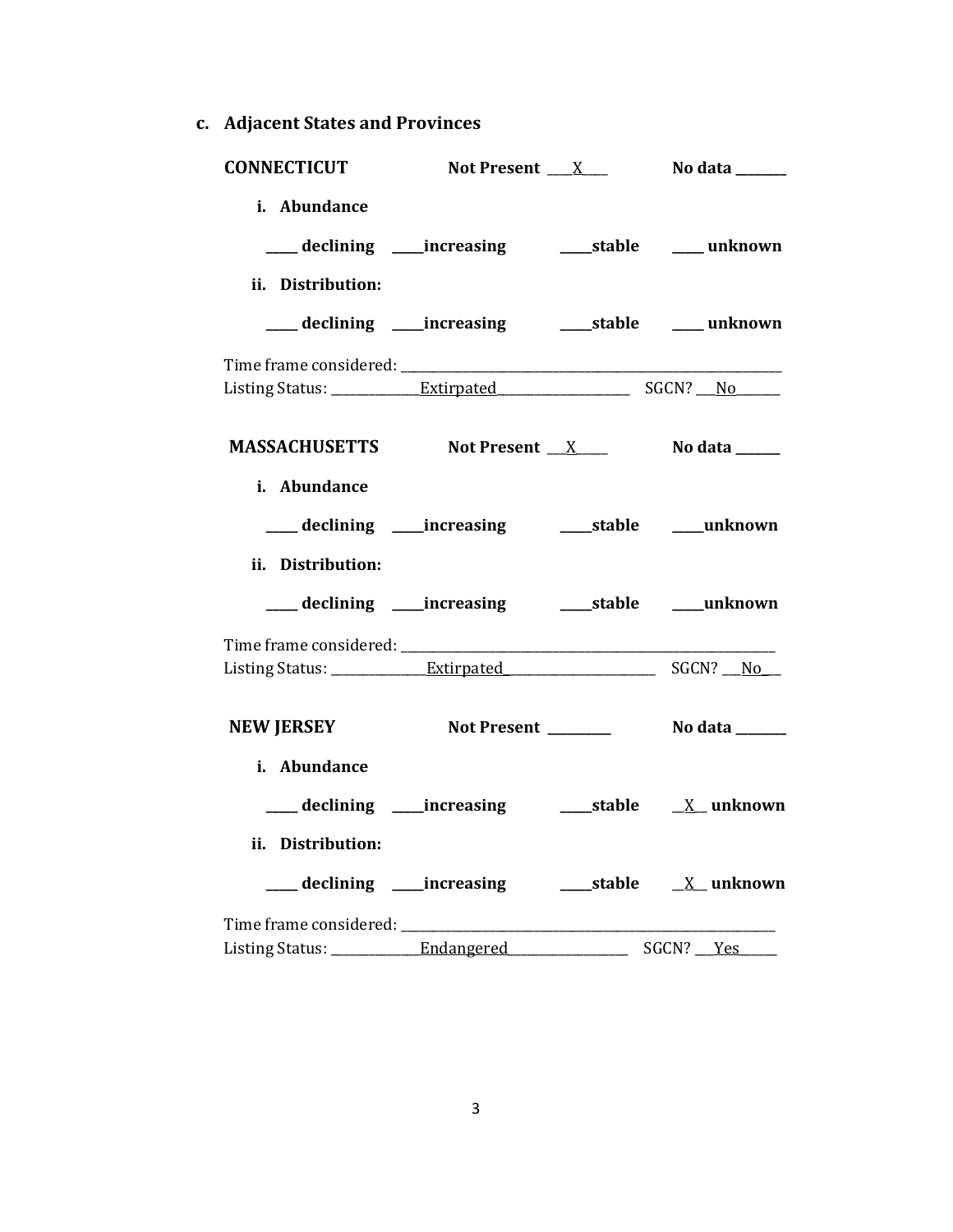| <b>ONTARIO</b>                                                  |                     |                       |
|-----------------------------------------------------------------|---------------------|-----------------------|
| i. Abundance                                                    |                     |                       |
| <u>X</u> declining ____increasing _______stable ____unknown     |                     |                       |
| ii. Distribution:                                               |                     |                       |
|                                                                 |                     |                       |
| Time frame considered: 1981-85 to 2001-05                       |                     |                       |
|                                                                 |                     |                       |
| PENNSYLVANIA Not Present ________ No data _____<br>i. Abundance |                     |                       |
|                                                                 |                     |                       |
| ii. Distribution:                                               |                     |                       |
| <u>X</u> declining ____increasing ______stable ____unknown      |                     |                       |
| Time frame considered: 1984-89 to 2004-08                       |                     |                       |
|                                                                 |                     |                       |
| <b>QUEBEC</b>                                                   | Not Present _______ | <b>No data</b> ______ |
| i. Abundance                                                    |                     |                       |
|                                                                 |                     |                       |
| ii. Distribution:                                               |                     |                       |
|                                                                 |                     |                       |
|                                                                 |                     |                       |
|                                                                 |                     |                       |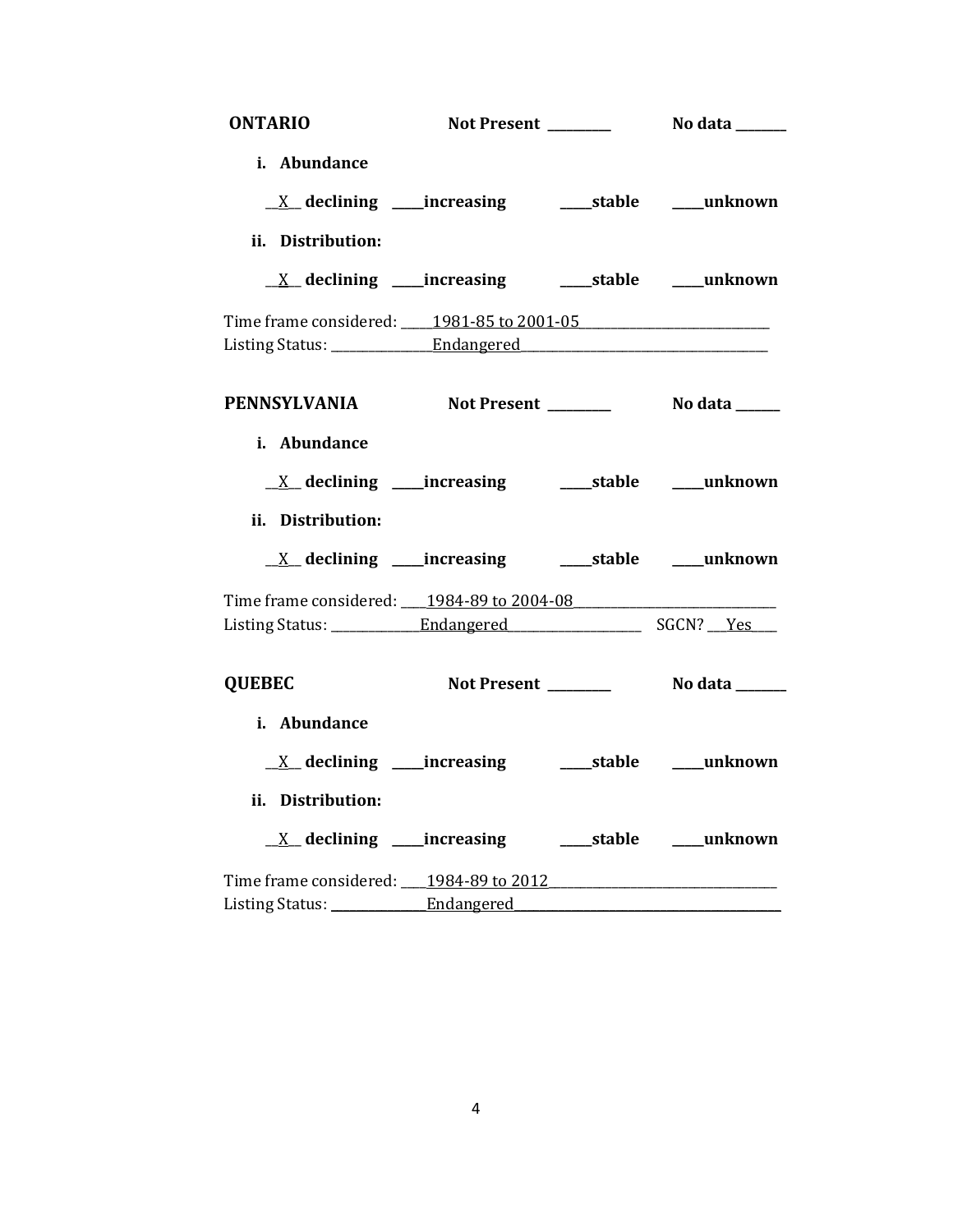| <b>VERMONT</b>                                                  |  | Not Present $X$ No data $X$         |
|-----------------------------------------------------------------|--|-------------------------------------|
| i. Abundance                                                    |  |                                     |
| ____ declining ____ increasing _____ stable ____ unknown        |  |                                     |
| ii. Distribution:                                               |  |                                     |
| ____ declining ____increasing ___________stable _______ unknown |  |                                     |
| Time frame considered: 1976-81 to 2003-07                       |  |                                     |
| d. NEW YORK                                                     |  | No data $\_\_\_\_\_\_\_\_\_\_\_\_\$ |
| i. Abundance                                                    |  |                                     |
|                                                                 |  |                                     |
| ii. Distribution:                                               |  |                                     |
|                                                                 |  |                                     |
| Time frame considered: 1980-85 to 2000-05                       |  |                                     |

\*Extirpated as a breeder

## **Monitoring in New York.**

None.

## **Trends Discussion:**

Declines were observed in the United States breeding population beginning in the late 1960s and continuing to the present. Declines were also observed on the wintering areas of shrikes from the late 1950s. The Breeding Bird Survey detected a significant annual decline of 3.4% per year in the Eastern region from 2000 to 2010 (Sauer et al. 2011). Numbers of wintering shrikes detected on Christmas Bird Counts in the Northeast significantly declined survey-wide from 1959 to 1988 (Sauer et al. 1996). In the Northeast, loggerhead shrikes now breed only in Quebec and Ontario.

New York's second Breeding Bird Atlas (2000-05) documented the extirpation of loggerhead shrike from New York since the early 1980s. The first Atlas (1980-85) reported ten confirmed records and showed occupancy in a total of 24 survey blocks in the Great Lakes Plain, St. Lawrence Plains, and Champlain Valley. Loggerhead shrike was not found during the second Atlas in any of those blocks. Only four survey blocks had records, all of which were only of possible breeding.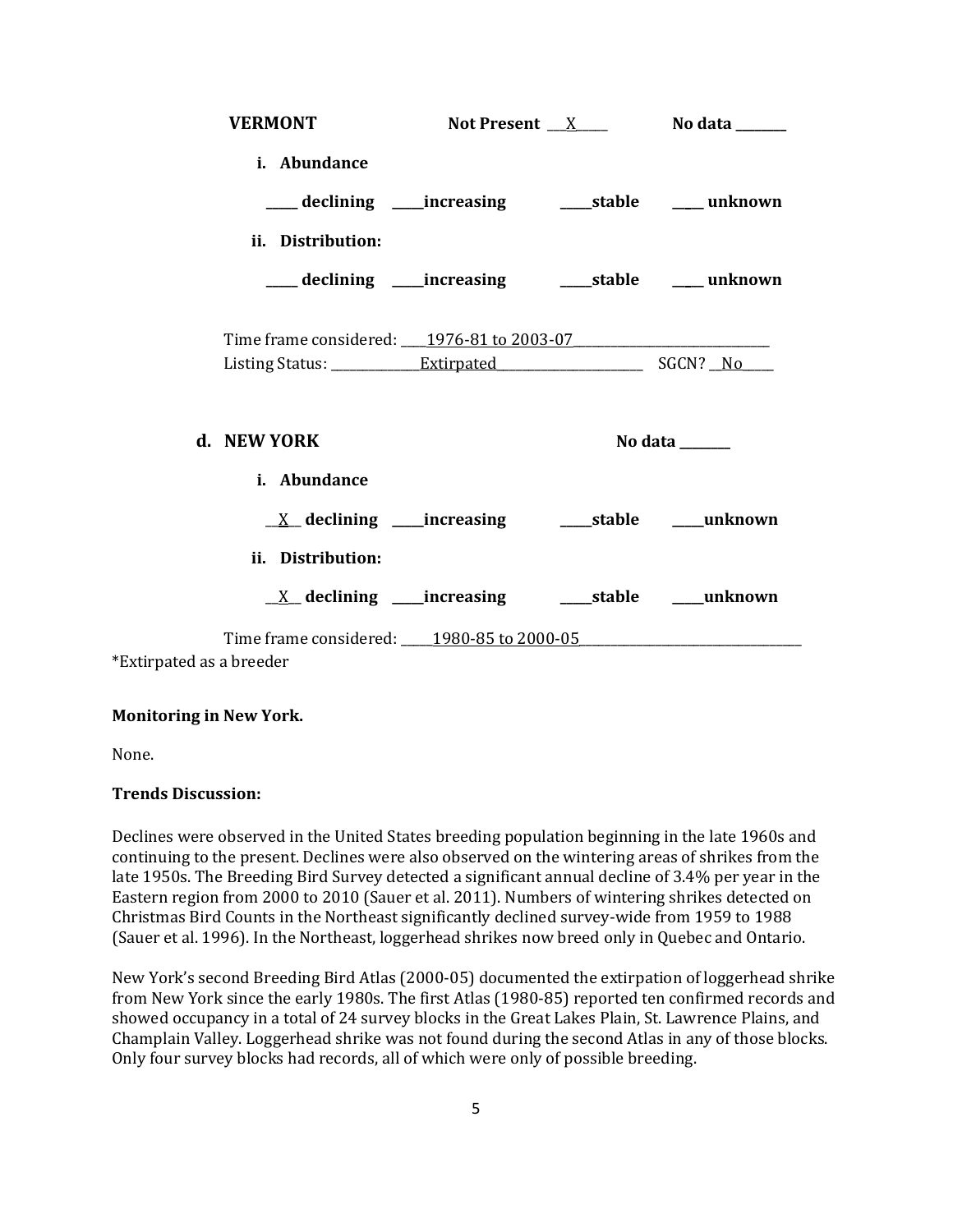

Figure 1. Range of the loggerhead shrike in North America (Birds of North America Online 2013).



Figure 2. Loggerhead shrike occurrence in New York State during the second Breeding Bird Atlas (McGowan and Corwin 2008).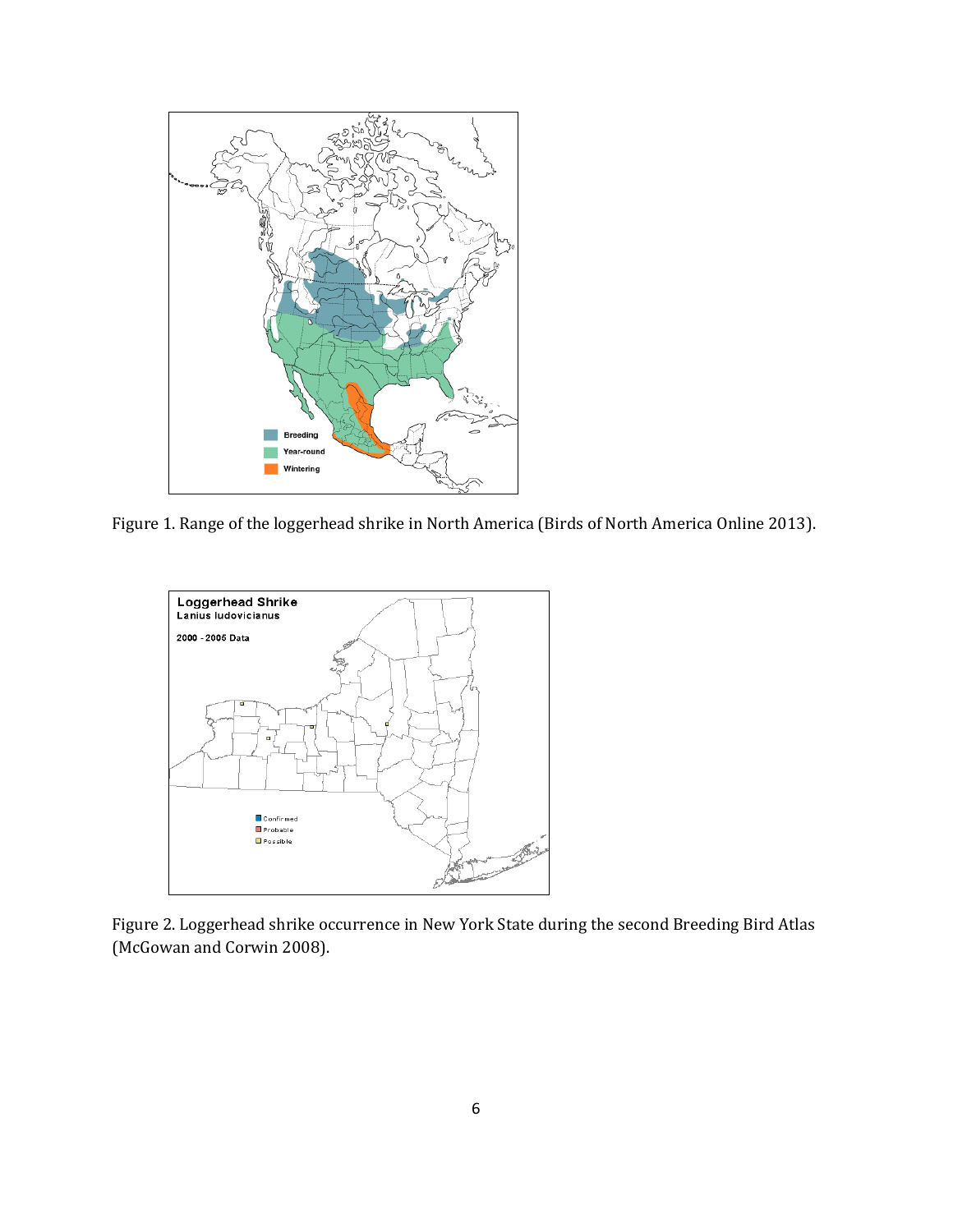

Figure 3. Conservation status of the loggerhead shrike in North America (NatureServe 2012).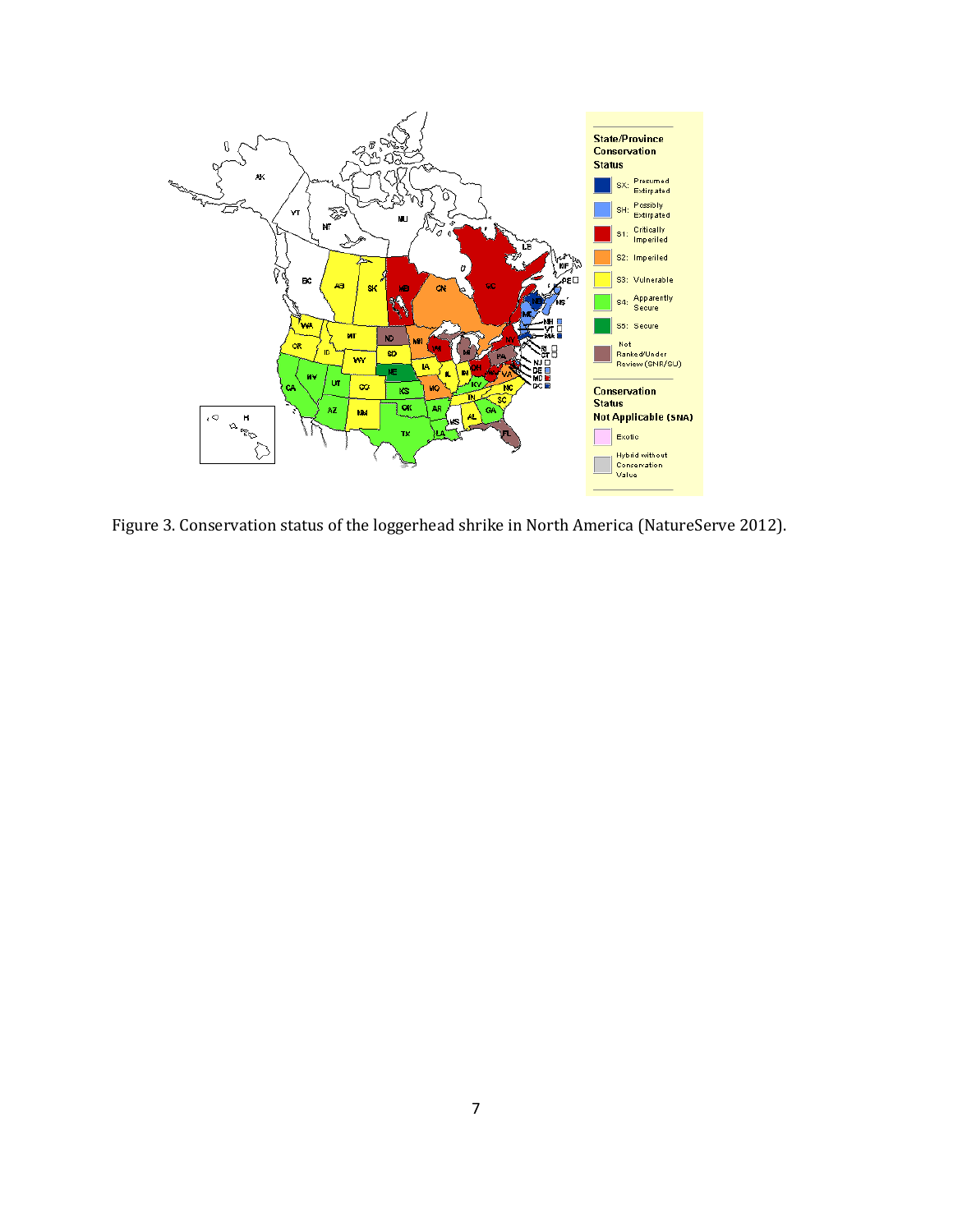### **III. New York Rarity, if known:**

| <b>Historic</b> | # of Animals | # of Locations | % of State |
|-----------------|--------------|----------------|------------|
| prior to 1970   |              | 168 records    |            |
| prior to 1980   |              |                |            |
| prior to 1990   |              | 24 blocks      |            |

#### **Details of historic occurrence:**

Novak (1989) gathered historic breeding data for loggerhead shrike in New York from 1869 to 1985, listing 168 confirmed breeding records and 186 probable breeding records. The first Breeding Bird Atlas (1980-85) documented occupancy in 24 survey blocks statewide (<1%). Of these, ten blocks had Confirmed breeding (though three adjacent blocks are thought to represent one breeding event) and three had Probable breeding.

| Current | # of Animals | # of Locations | % of State |
|---------|--------------|----------------|------------|
|         |              | 4 blocks       |            |

## **Details of current occurrence:**

The second Breeding Bird Atlas (2000-05) documented Possible records in only four survey blocks statewide. No Confirmed or Probable records were reported. The species is considered to be extirpated as a breeder.

## **New York's Contribution to Species North American Range:**

**Distribution** (percent of NY where species occurs) **Abundance** (within NY distribution)  $\underline{X}$  0-5%  $\underline{X}$  0-5%  $6-10\%$  common 11-25% \_\_\_\_ fairly common \_\_\_\_ 26-50% \_\_\_\_ uncommon

 $>50\%$   $\qquad \qquad \underline{X}$  rare

#### **NY's Contribution to North American range**

- $X = 0.5\%$
- $6 10\%$
- \_\_\_\_ 11-25%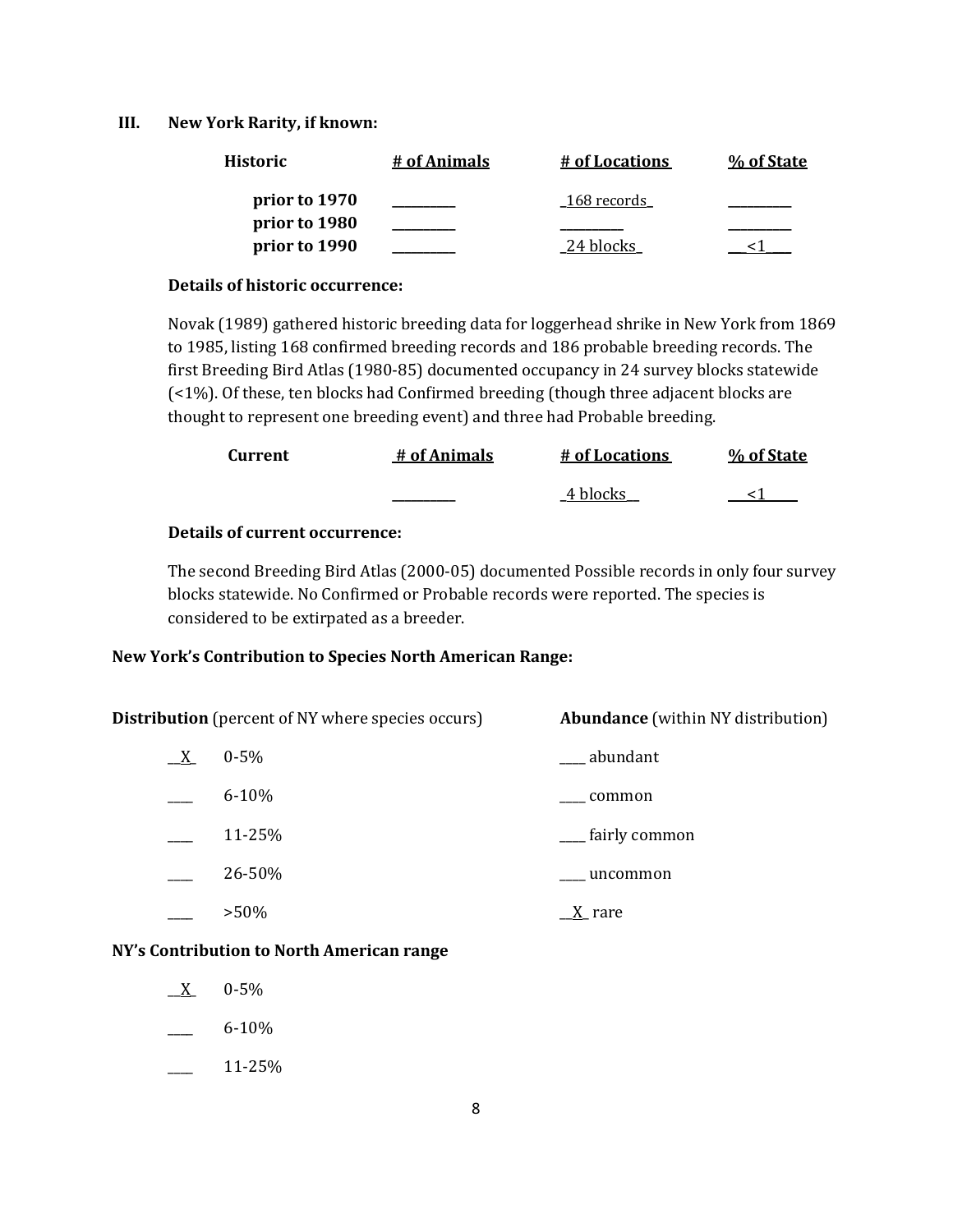\_\_\_\_ 26-50%

\_\_\_\_ >50%

#### **Classification of New York Range**

- **\_\_\_\_\_ Core**
- \_\_X\_\_\_ **Peripheral**
- \_\_X\_\_\_ **Disjunct**

#### **Distance to core population:**

 $\leq$  100 mi to Ontario pop

## **IV. Primary Habitat or Community Type:**

- **1.** Pasture/Hay
- **2.** Native Barrens and Savanna
- **3.** Old Field Managed Grasslands
- **4.** Cultivated Crops

#### **Habitat or Community Type Trend in New York:**

| $X$ Declining<br><b>Stable</b>              | <b>Increasing</b> | Unknown |
|---------------------------------------------|-------------------|---------|
| Time frame of decline/increase: Since 1950s |                   |         |
| <b>Habitat Specialist?</b>                  | X Yes             | No.     |
| <b>Indicator Species?</b>                   | Yes.              | X No    |

### **Habitat Discussion:**

Novak (1989) documented habitat use in New York. Pasture with less than 20% cover of woody vegetation and saplings at densities of three to forty-one plants per hectare was a preferred breeding habitat. Nests were more frequently placed in single trees (or shrubs) or clumps of trees rather than a continuous line of trees such as a hedgerow or wind break. Hawthorn was the most commonly-used nest tree, but this may reflect the availability of this species rather than the shrike's preference for it.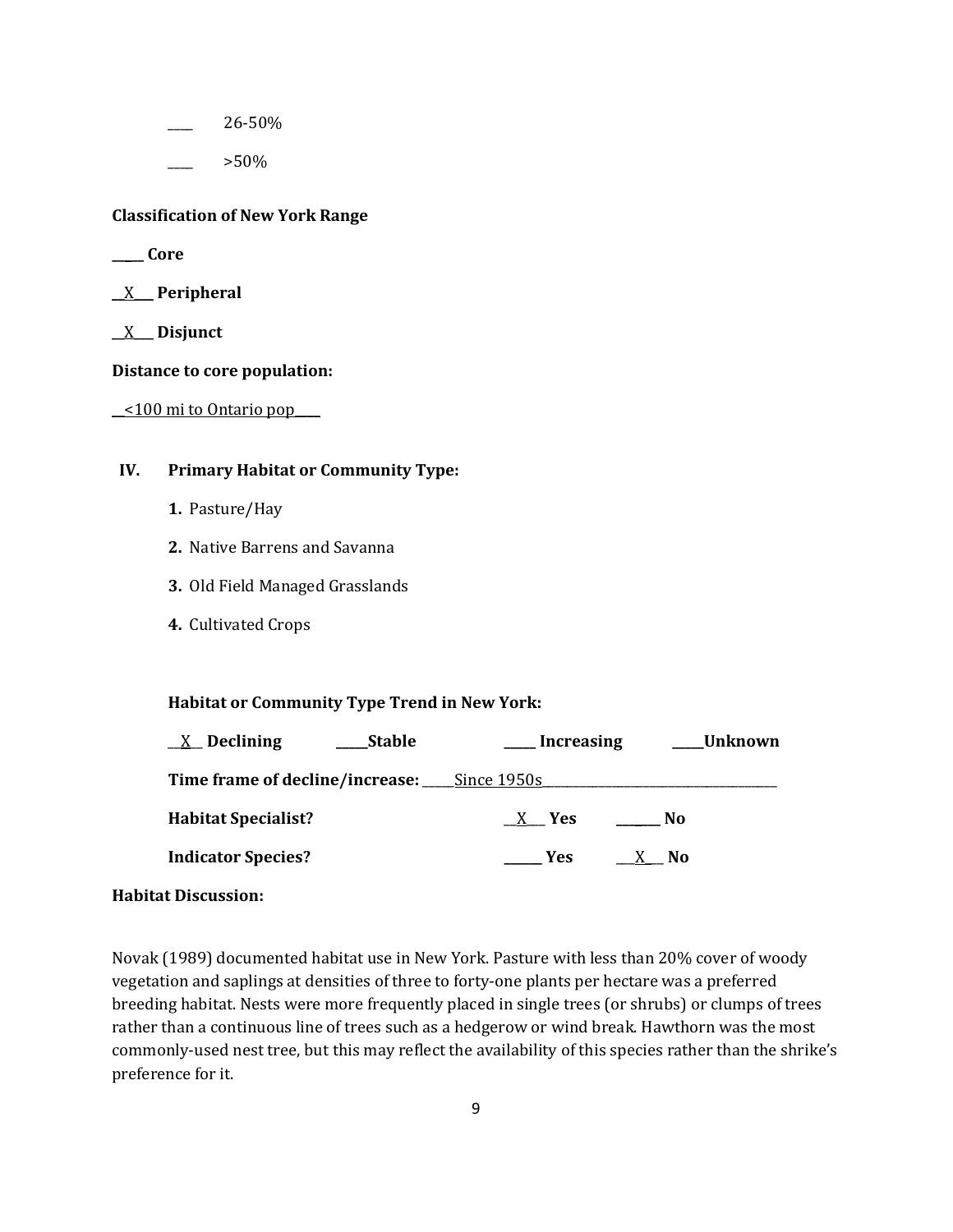According to Spahn (1988), loggerhead shrikes in New York are found in open fields and scrubby clearings with thickets and hedgerows having hawthorn and apple among the tree species. Its habitat must contain trees or shrubs with thorns or a multitude of small crotches, to accommodate the feeding mechanism of impaling or wedging larger prey items.

In general, loggerhead shrikes live in a variety of semi-open habitats that are dominated by short vegetation. Those native to Illinois, New York, and Maryland frequent pastures, while those endemic to western states prefer sagebrush, desert scrub, and pinyon-juniper woodlands with small shrubby trees. Residential areas with suitable perches often have a number of loggerhead shrikes occupying them, and the birds have been recorded in mountainous areas up to 6,600 feet (2,000 meters) as well (Yosef 1996).

## **V. New York Species Demographics and Life History**

\_\_X\_\_ **Breeder in New York** (*Extirpated as breeder*)

- \_\_X\_\_ **Summer Resident**
- **\_\_\_\_\_ Winter Resident**
- **\_\_\_\_\_ Anadromous**

**\_\_\_\_\_ Non-breeder in New York**

- **\_\_\_\_\_ Summer Resident**
- **\_\_\_\_\_ Winter Resident**
- **\_\_\_\_\_ Catadromous**

**\_\_**X**\_\_ Migratory only** (*currently migrant*)

**\_\_\_\_\_Unknown**

#### **Species Demographics and Life History Discussion:**

Loggerhead shrikes generally breed at a year old, during their first spring after hatching (Miller 1931, Collister 1994). A hatching success (% eggs laid that hatch) rate of >80% appears to be normal. Large clutch size and relatively high rate of hatching success potentially enable loggerhead shrikes to produce large numbers of offspring, although many young are lost through brood reduction and predation. Observations of food-begging young suggest that those that beg most aggressively are fed most frequently, a situation that can lead to malnourishment and death of the youngest, weakest fledgling, particularly when food is scarce.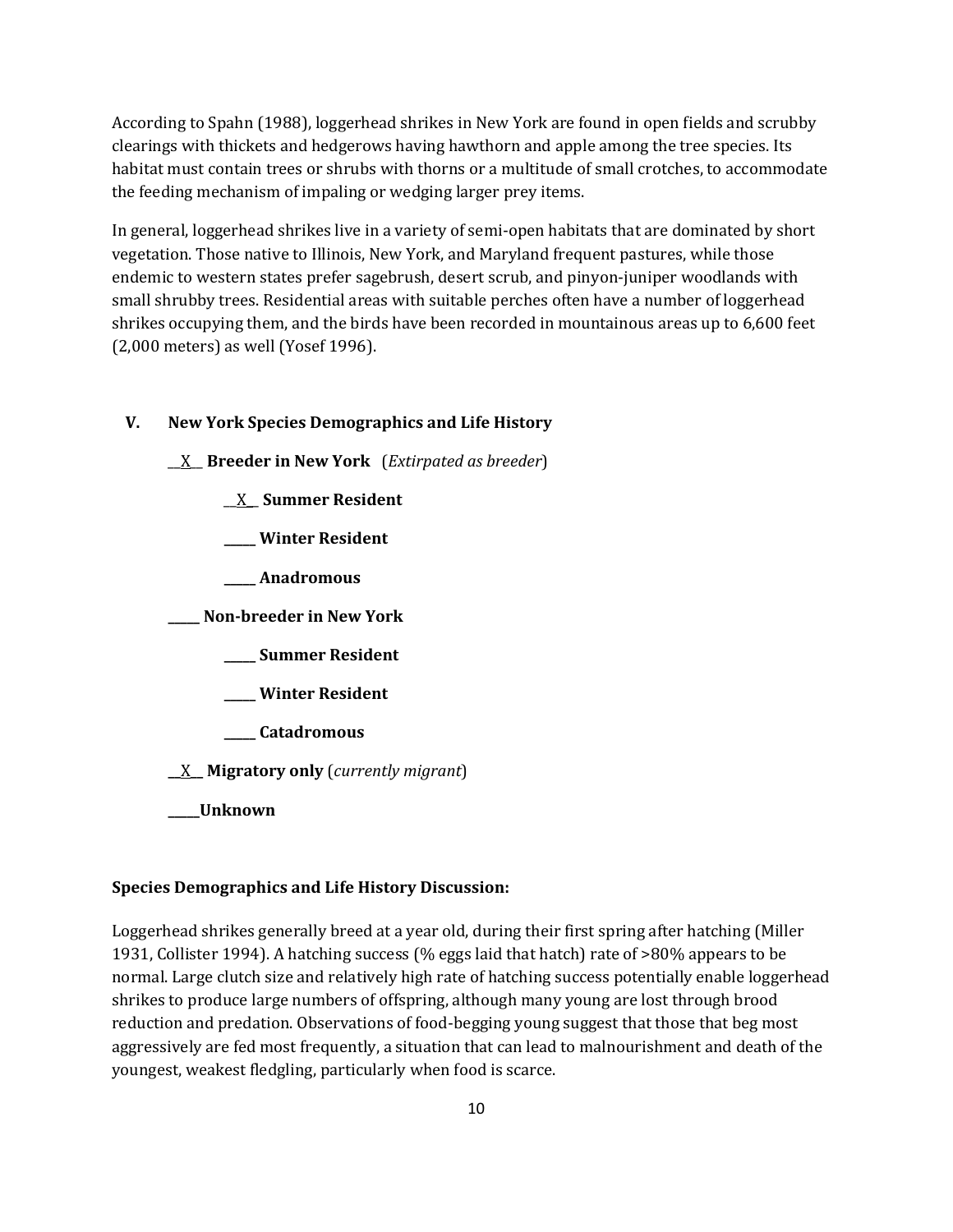In New York, Novak (1989) calculated the mean number of fledglings/successful was 3.5 (*n* = 5 nests) and the mean number reaching independence at four weeks post-fledging was 2.75 (Yosef 1996).

No systematic study of life span and survivorship had been attempted, and estimates of survivorship (e.g., Miller 1931, Kridelbaugh 1983, Brooks 1988) are confounded by undetermined levels of dispersal between breeding seasons. Mortality during the period from fledging through independence is apparently severe, resulting primarily from exposure. Other causes of mortality include predation associated with use of roadside habitats, which facilitate access by feral cats, and competition with other species that benefit from human-induced changes including European starling and American kestrel. Vehicle strikes are high (see Threats). Overall survival rate to the age of dispersal for juvenile shrikes released over two breeding seasons and monitored by radiotelemetry as part of a captive rearing and release program in Ontario was 75.7% (29 of 38) and cause of death for five birds where cause could be identified was avian predation (Imlay et al. 2010).

## **VI. Threats:**

Severe habitat loss (Cade and Woods 1997) and pesticide contamination (Anderson and Duzan 1978) was detrimental to nesting loggerhead shrikes in the northeastern United States beginning in the 1960s. When mechanized agriculture began to expand large monocultures of agriculture operations, high quality shrike habitat was diminished. Many open areas were also lost to development or matured into forests. The heavy use of pesticides, particularly DDT, accumulated in the prey of shrikes and resulted in eggshell thinning, reproductive failure, and contamination of adults and young (Anderson and Duzan 1978). Apple orchards, a formerly favored habitat in New York, are heavily sprayed with pesticides.

The role of contaminants in the decline of this species remains unclear because concentrations required to reduce populations are unknown; loggerhead shrike decline, however, coincides with introduction and increased use of organochlorines in 1940s–1970s. Results imply that loggerhead shrikes may obtain pesticide contamination in wintering areas (Anderson and Duzan 1978) owing to ingestion of prey taken in sprayed areas (Korschgen 1970).

According to Yosef (1996), in many areas, hedgerows, barbed-wire fences, and other habitat features favored by loggerhead shrikes are concentrated along roadways (DeGeus 1990); as a result, fledglings, juveniles, and even adults are frequently killed by automobiles (Robertson 1930, Miller 1931, Luukkonen 1987, Gawlik 1988, Novak 1989).

This shrike typically flies low to the ground, sometimes across roadways; automobiles accounted for 29% of the observed fall and winter mortality among loggerhead shrikes in Virginia, second only to predation (*n* = 9; Blumton 1989). Exponential increase in roads and vehicular traffic since 1940s could be a major factor in population declines (Flickinger 1995). The areas in Ontario where shrikes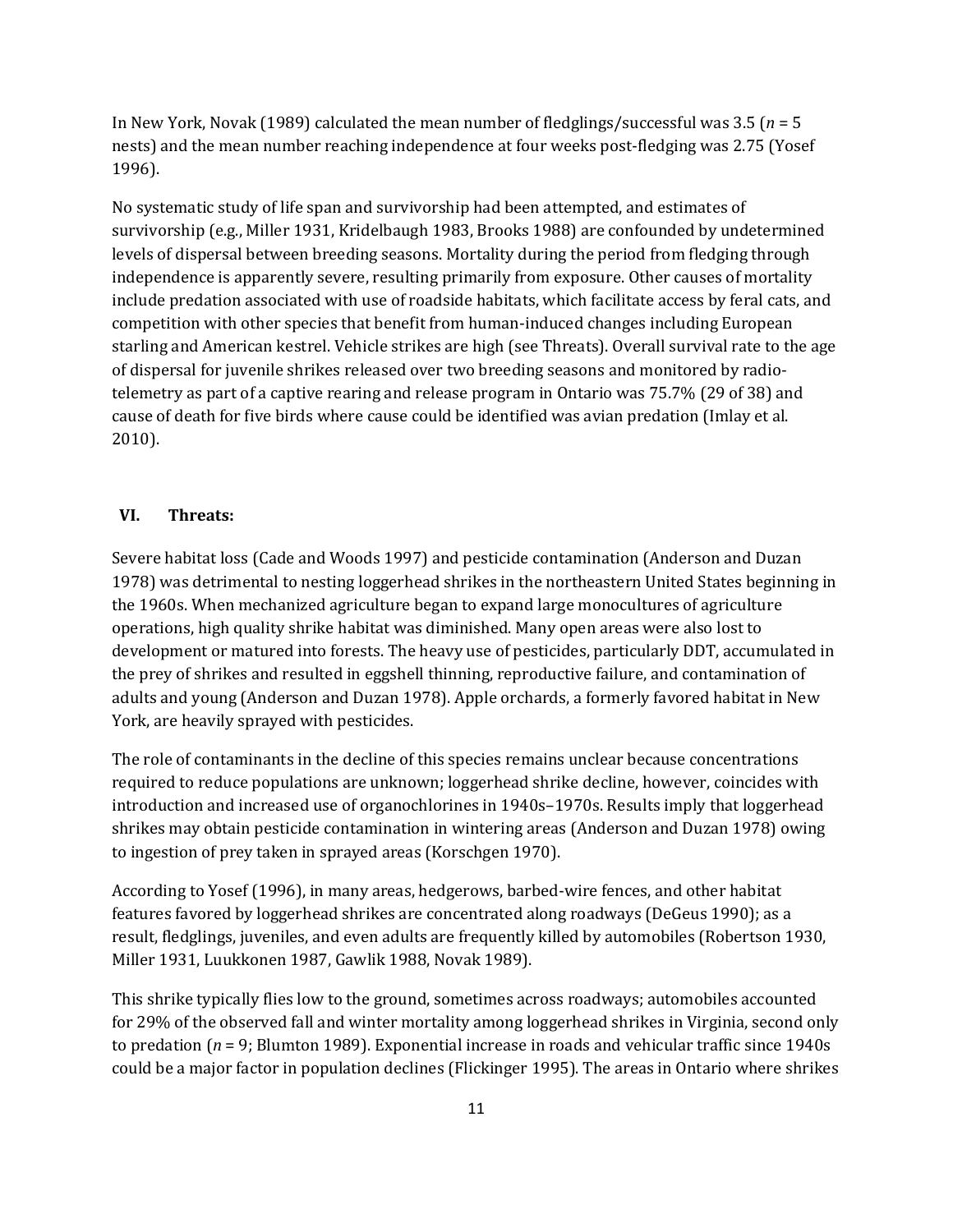have persisted are rural areas without extensive, heavily traveled roads, and also provide a greater amount of pasture habitat that is less fragmented (P. Novak pers. comm.).

Studies in Ontario indicate that captive-reared juvenile shrikes exhibit typical early migration behavior and movements and do not experience high mortality as they move through heavily populated southern Ontario. Breeding habitat in Ontario is not considered a limiting factor and does not appear to limiting during the juvenile dispersal period (Imlay et al. 2010). These and other recent studies provide support for the idea that suitable habitat on the migration route and wintering grounds, where migratory shrikes may also share habitat with resident birds, may be limiting breeding populations (P. Novak, pers. comm.).

Land-use changes are traditionally believed to be most important in affecting overall grassland bird abundance on regional and continental scales. From 1940 to 1986 in 18 northeastern states, the area in hay fields declined from 12.6 to 7.1 million ha. During the same period, hay fields planted to alfalfa and alfalfa mixtures, a vegetation type not normally used by many species of grassland birds, increased from 20 to 60% (Bollinger and Gavin 1992). Also, hay fields now are cut 2–3 weeks earlier than they were in 1940s and 1950s, with mowing coinciding with the peak nesting period.

Declines in some areas have been attributed to decrease in hayfield area, earlier and more frequent hay-cropping, and shift from timothy and clover to alfalfa; earlier, agricultural practices that converted wooded land to open land resulted in an increase in range (Bollinger et al. 1990, Bollinger and Gavin 1992). In New York, primary disturbance to nesting is hay-cropping; 100% of nests with eggs and young nestlings affected by mowing were abandoned or destroyed, but proportion of young lost declined with age of nestlings (Bollinger et al. 1990).

Since the mid-1940s, the eastward expansion has reversed in northeastern U.S. and southern Ontario as agricultural lands have been abandoned, reverting to deciduous forest (Robbins et al. 1986, Hussell 1987). Sibley (1988) noted that declines had resulted from the replacement of grain crops by corn and alfalfa, despite the use of corn fields for breeding noted by other authors.

A study led by a Canadian toxicologist identified acutely toxic pesticides as the most likely leading cause of the widespread decline in grassland bird numbers in the United States. The 23-year assessment, which looked at five other causes of grassland bird decline besides lethal pesticide risk, including change in cropped pasture such as hay or alfalfa production, farming intensity or the proportion of agricultural land that is actively cropped, herbicide use, overall insecticide use, and change in permanent pasture and rangeland, concluded that lethal pesticides were nearly four times more likely to be associated with population declines than the next most likely contributor, changes in cropped pasture (Mineau and Whiteside 2013).

## **Are there regulatory mechanisms that protect the species or its habitat in New York?**

**\_\_\_\_\_\_ No \_\_\_\_\_ Unknown**

**\_\_**X\_\_\_ **Yes**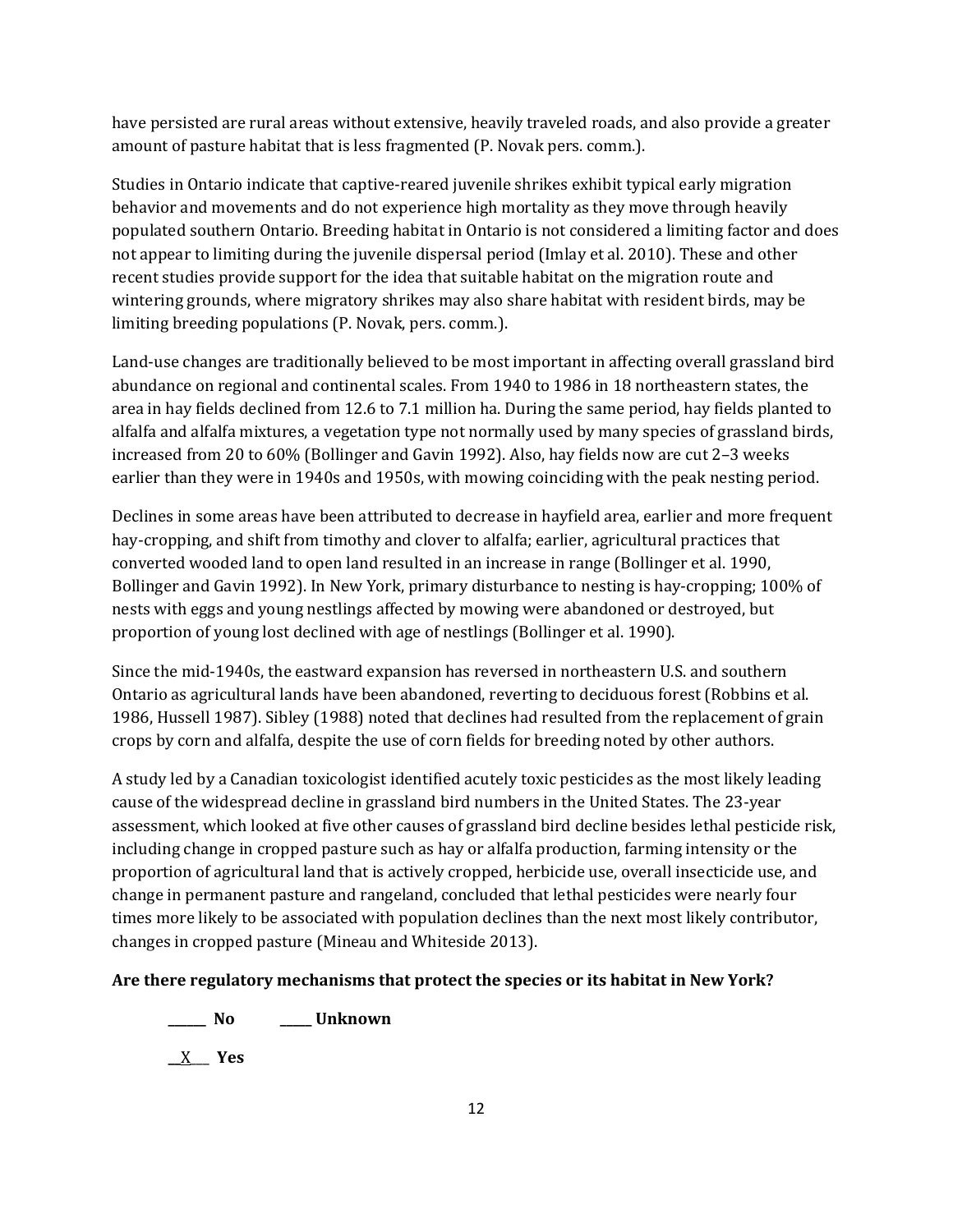The loggerhead shrike is listed as an endangered species in New York and is protected by Environmental Conservation Law (ECL) section 11-0535 and the New York Code of Rules and Regulations (6 NYCRR Part 182). A permit is required for any proposed project that may result in a take of a species listed as Threatened or Endangered, including, but not limited to, actions that may kill or harm individual animals or result in the adverse modification, degradation or destruction of habitat occupied by the listed species.

Loggerhead shrike is protected under the Migratory Bird Treaty Act of 1918.

## **Describe knowledge of management/conservation actions that are needed for recovery/conservation, or to eliminate, minimize, or compensate for the identified threats:**

A captive breeding program in Ontario, where the last remaining breeding population in the Northeast exists, has shown some success. A growing population of loggerhead shrike could potentially expand into available habitat in New York, though the availability of suitable pasture habitat away from roads is questionable. The Ontario program also involves land protection efforts, which would be necessary in New York as well. The Landowner Incentive Program encourages cooperative agreements to support local farmland protection. Habitat enhancement might include grazing, hedgerow or shrub planting, and in some cases removal of too dense shrubs on some St. Lawrence Valley state lands (P. Novak, pers. comm.).

The publication, *A Plan for Conserving Grassland Birds in New York* (Morgan and Burger 2008), identifies focus areas for coordinating grassland bird conservation efforts. Because grassland birds are sensitive to landscape-level factors and funding for conservation activities is limited, the best opportunity for achieving success is to concentrate efforts within regions of the state that support key residual populations of grassland birds. Suitable landcover classification datasets are needed to incorporate habitat availability into the delineation process.

Because the vast majority of remaining grassland habitat is privately owned, private lands incentive programs and educational programs should be a major component of the conservation effort. Protection of existing habitat for threatened and endangered species through enforcement of regulations pertaining to the taking of habitat is also a critical component of the conservation effort for these species (Morgan and Burger 2008).

Morgan and Burger (2008) recommend that further research is needed:

1. Methods and data for modeling distributions and abundance of grassland landcover across the landscape.

2. Impacts of management on productivity of grassland birds, to amplify existing information on grassland bird abundances associated with management.

3. Potential benefits of native grass species as grassland habitat in contrast with demonstrated benefit of non-native cool season grasses.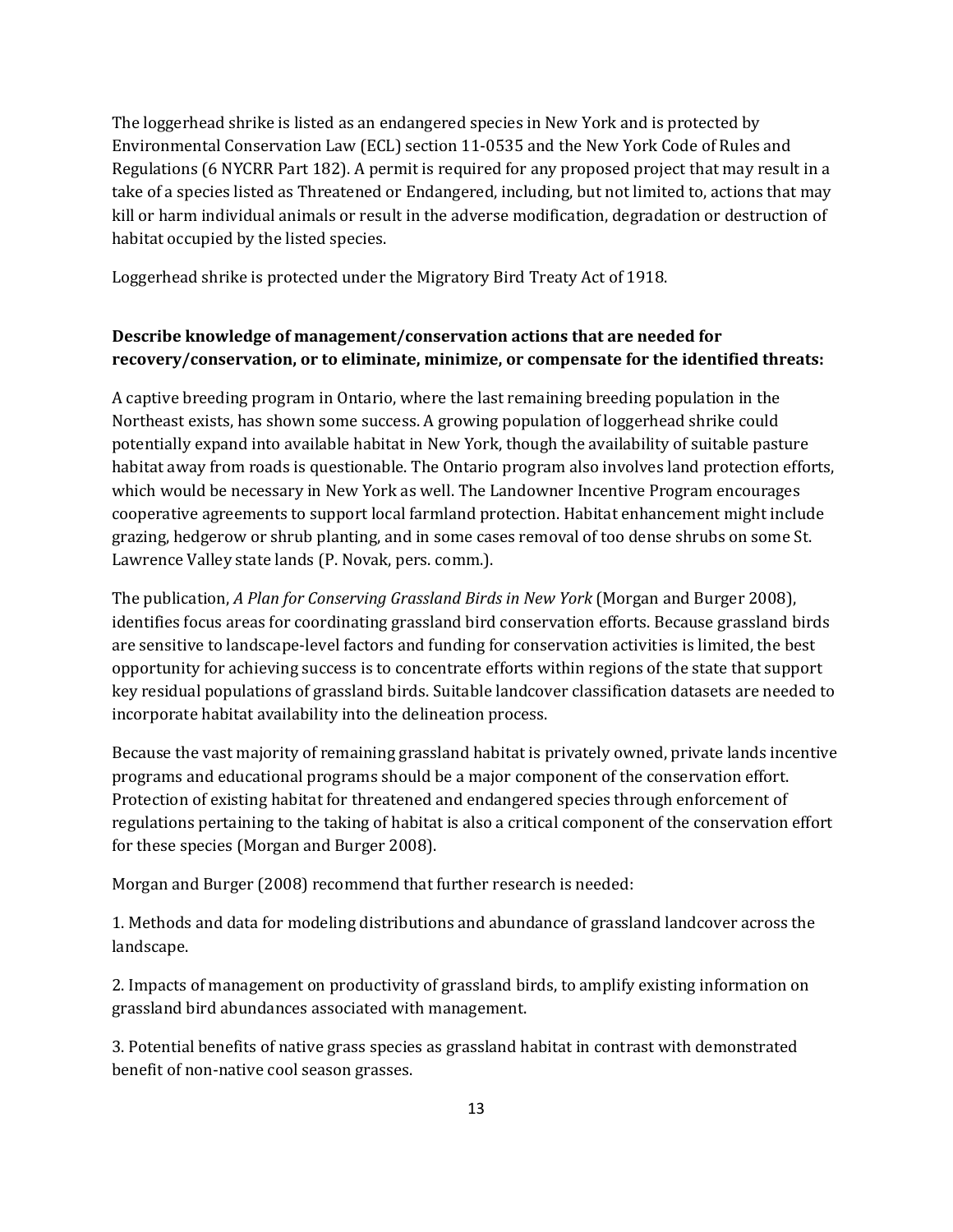Conservation actions following IUCN taxonomy are categorized in the table below.

| <b>Conservation Actions</b>       |                                                |  |
|-----------------------------------|------------------------------------------------|--|
| Action<br><b>Action Category</b>  |                                                |  |
| Land/Water Protection             | Resource/Habitat Protection                    |  |
| Land/Water Management             | Invasive/Problematic Species Control           |  |
| Land/Water Management             | <b>Habitat and Natural Process Restoration</b> |  |
| <b>Education and Awareness</b>    | Awareness & Communications                     |  |
| <b>External Capacity Building</b> | Alliance & Partnership Development             |  |

The Comprehensive Wildlife Conservation Strategy (NYSDEC 2005) includes recommendations for the following actions for loggerhead shrike.

#### **Captive breeding:**

Research/learn the techniques employed in Ontario in their captive breeding efforts and either support those efforts in exchange for release of birds in New York or develop a similar program in New York. Work cooperatively with the Eastern Loggerhead Shrike Recovery Team in Canada on this process.

## **Easement acquisition:**

Cooperative agreements or easements may be required or desirable in areas that may be suitable for a release effort.

#### **Fact sheet:**

Prior to any release of birds a fact sheet and landowner educational effort similar to that employed in Ontario should be developed to develop support or acceptance among the local landowners as most shrikes would occur on private lands.

#### **Habitat management:**

Determine whether specific habitat management such as planting of hedgerows, removal of shrubs in pastures, or former pastures, where they have become too dense, etc. may be desirable or necessary in some areas prior to any release efforts.

# **Habitat research:**

\_\_\_\_ Examine habitat data on the three core breeding areas in Ontario and evaluate several areas in New York for similar characteristics. Habitat data should include acreage in various cover types and road density information. Work cooperatively with the Eastern Loggerhead Shrike Recovery Team in Canada on this process.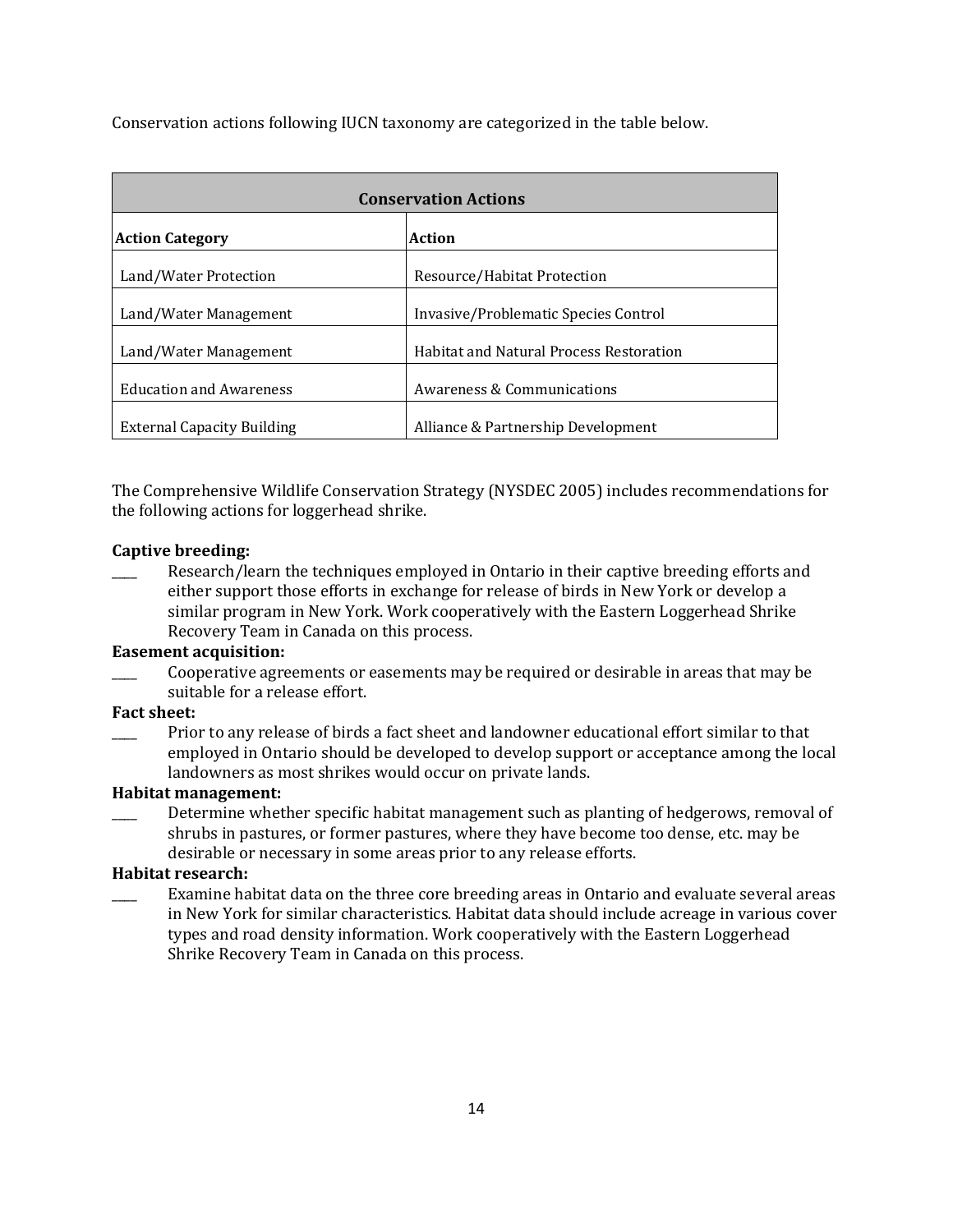## **VII. References**

Anderson, W. L. and R. E. Duzan. 1978. DDE residues and eggshell thinning in Loggerhead Shrikes. Wilson Bull. 90:215-220.

Bartgis, R. 1992. Loggerhead Shrike. Pages 281-297 *in* Migratory nongame birds of management concern in the northeast. (Schneider, K. J. and D. M. Pence, Eds.) U.S. Fish Wildl. Serv. Region 5, Newton Corner, MA.

Blumton, A. K. 1989. Factors affecting Loggerhead Shrike mortality in Virginia. Master's thesis. Virginia Polytech Inst. and State Univ. Blacksburg.

Brooks, B. L. 1988. The breeding distribution, population dynamics, and habitat availability of an upper midwest Loggerhead Shrike population. Master's thesis. Univ. of Wisconsin, Madison.

Cade, T.J. and C.P. Woods. 1997. Changes in distribution and abundance of the loggerhead shrike. Conservation Biology 11(1):21-31.

Collister, D. M. 1994. Breeding ecology and habitat preservation of the Loggerhead Shrike in southeastern Alberta. Master's thesis. Univ. of Calgary, Calgary.

Degeus, D. W. 1990. Productivity and habitat preferences of Loggerhead Shrikes inhabiting roadsides in a midwestern agroenvironment. Master's thesis. Iowa State Univ. Ames.

Flickinger, E. L. 1995. Loggerhead fatalities on a highway in Texas. Pages 67-69 *in* Shrikes (Laniidea) of the world: biology and conservation. (Yosef, R. and F. E. Lohrer, Eds.) Proc. West Found. Vert. Zool. 6.

Gawlik, D. E. 1988. Reproductive success and nesting habitat of Loggerhead Shrikes and relative abundance, habitat use, and perch use of Loggerhead Shrikes and American Kestrels in South Carolina. Master's thesis. Winthrop College, Rock Hill, SC.

Imlay, T.I., J.F. Crowley, A.M. Argue, J.C. Steiner, D.R. Norris, and B.J.M. Stuchbury. 2010. Survival, dispersal and early migration movements of captive-bred juvenile eastern loggerhead shrikes (*Lanius ludovicianus migrans*). Biological Conservation 143:2578-2582.

Korschgen, L. J. 1970. Soil-food chain-pesticide relationships in aldrin-treated fields. J. Wildl. Manage. 34:186-199.

Kridelbaugh, A. L. 1983. Nesting ecology of the Loggerhead Shrike in central Missouri. Wilson Bull. 95:303-308.

Luukkonen, D. R. 1987. Status and breeding ecology of the Loggerhead Shrike in Virginia. Master's thesis. Virginia Polytech. Inst. and State Univ. Blacksburg.